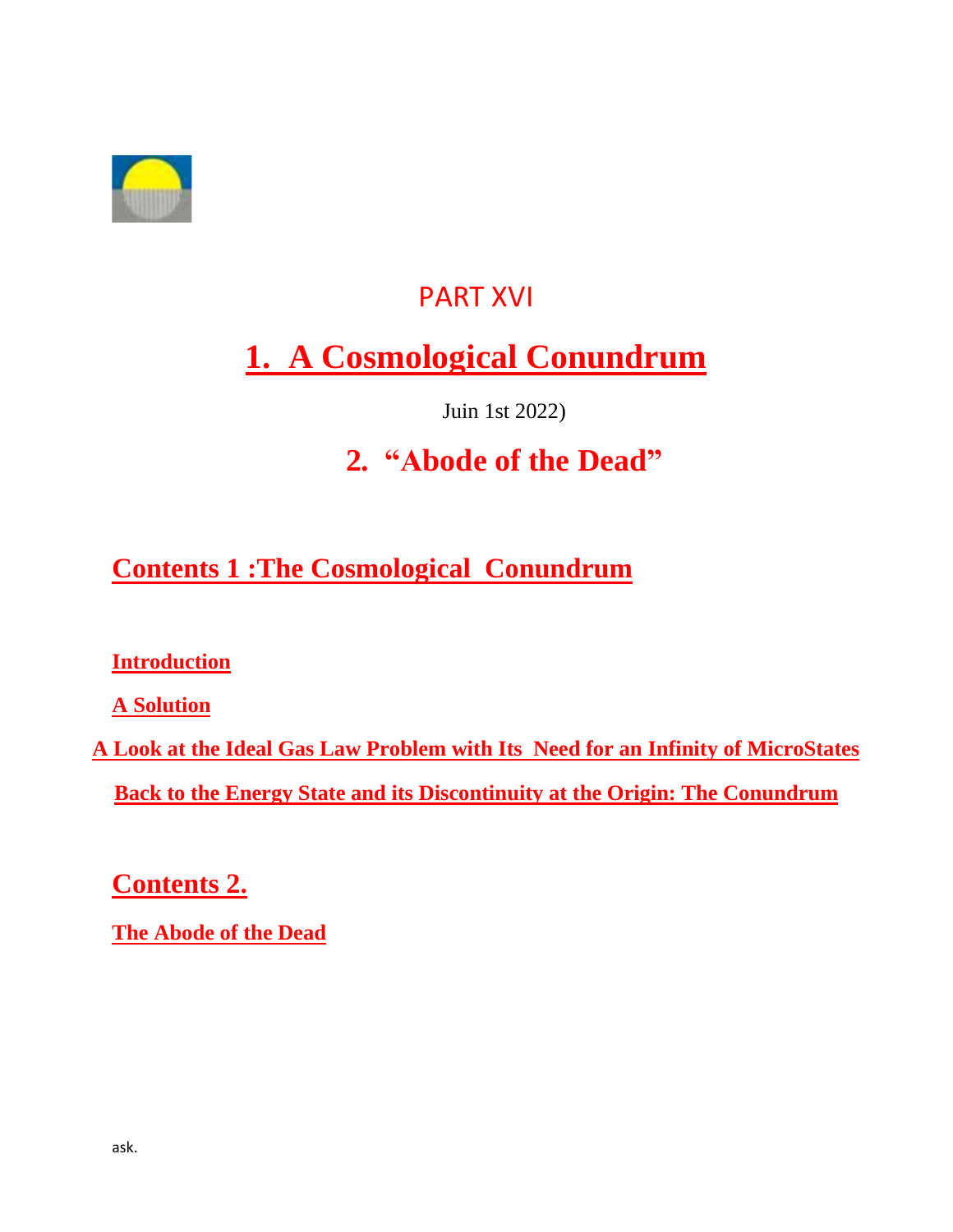## **Introduction**

In the course of an examination of the properties of the new basic energy field  $(p = \pm v)$  which seems to be the long – sought- for universal field needed **for gravitation,** [1.2] and as well, to be the quantum wave function field, we have encountered a fundamental problem: Namely , the field goes to a physical zero value for its variables p and v where the curves pass through the origin so that it is not *physically* universal ( that is to say is not physically and continuously connected through the origin from one Quadrant to another as required for gravitation.) It is geometrically and mathematically universal and continuous at the origin but fails **physically** at that point where p and v become zero.

This is what we shall call our *cosmological conundrum* : What seems basic and universal and physically insightful is physically discontinuous. We shall examine the problem and propose an unusual solution which retains the basic energy equation.

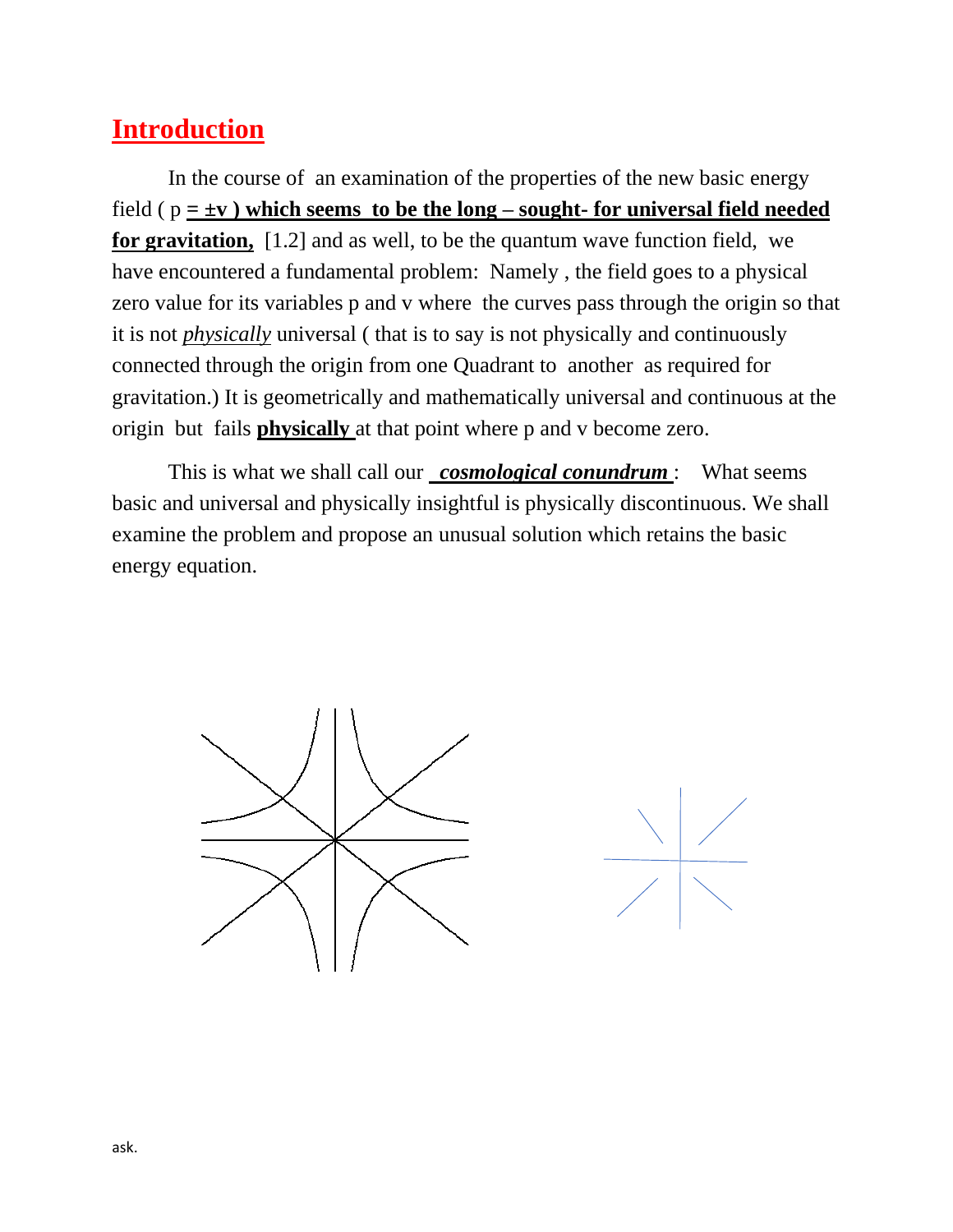Fig.1 Showing universality of basic energy equation ( $p = \pm v$ ) with respect to the hyperbolic equation of state ( $pv = const.$ ) for the visible cosmos

#### **A Solution**

In the present cosmological case only two solutions appear possible : one, reject the basic energy equation  $[p = \pm v]$  or two, retain the basic equation and position some Primal Spirit i.e. a Central Spirit/Presence at the equation's origin to bridge the gap and make it universal as required by the facts of gravitation.



Fig. 3 Depicting the Solution to the Cosmic Conundrum: Namely

a Central Spirit Prescence to Bridge the Physical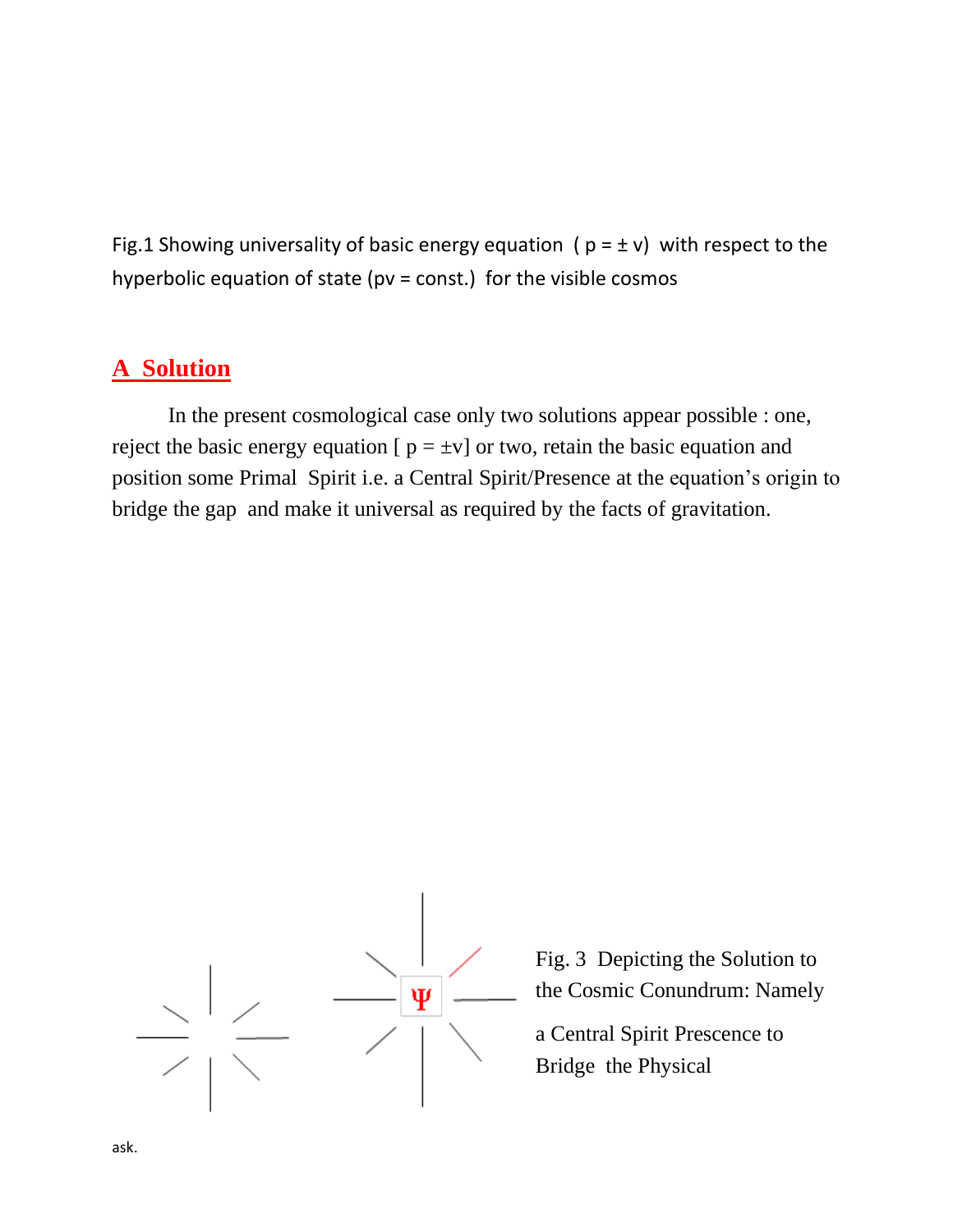Discontinuity at the Point of Origin

### **The Problem:**

So we now ask: Does a **geometrically** universal, gravitational field ( $p = \pm v$ ) require a Spiritual Bridging Presence at the Origin in order for the equation to be **physically** universal?

Our answer now is, yes . Apparently so.

## **A Look Back at The Ideal Gas Law Problem in Human Nurology Wiith its Need for an Infinity of Energy Microstates**

In the course of a study of five cosmological fields [1] namely: ordinary compressed matter of the visible universe, the dark matter, dark energy, quantum and electromagnetic fields, and gravity, a review was made of their respective thermodynamic equations of state. The most familiar of these state equations is the



hyperbolic equation **pv = constant** which describes the matter of the visible cosmos. This equation is the familiar Ideal Gas Law which has such wide application in compressible fluid physics, gas dynamics, meteorology and cosmology .

We find that this Ideal Gas Law arises sequentially from the adiabatic gas equation series,  $pv^k = constant$ , since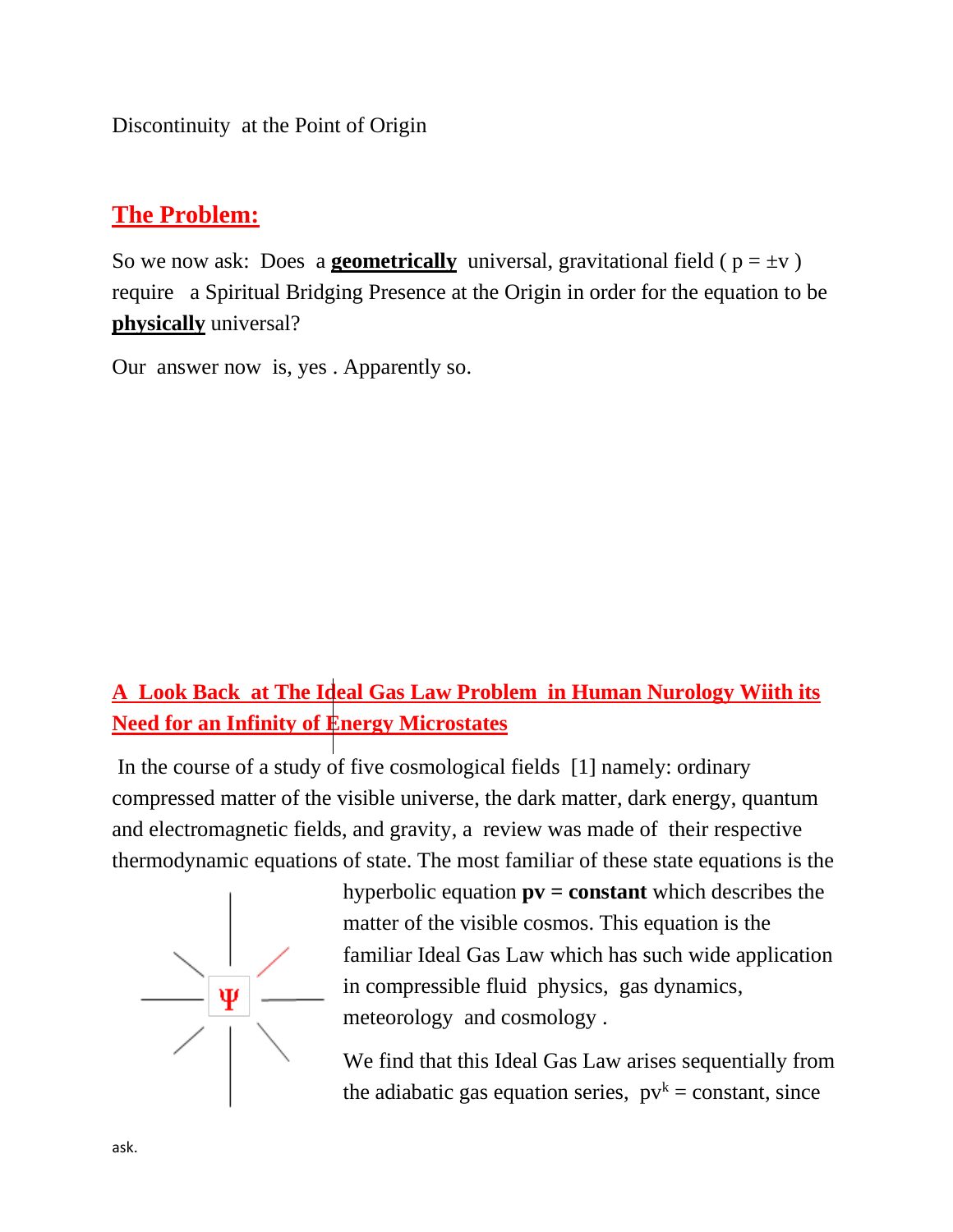where the adiabatic index k becomes equal to  $+1$  [ i.e.  $pv^{1} = pv = const.$ ] and the *equation becomes simply pv =constant. Also we, find that n, the degrees of freedom, or number of energy 'microstates', n* must then become **an infinity**  $\lceil n = \rceil$  $2/(k-1) = 2/(+1-1) = 2/0 = \infty$ , and so for RT =  $pv<sup>1</sup> = const$  and corresponding **n** *= ∞* then **the exact gas law is not physically possible;** it evidently must exist only theoretically or as useful approximation.

**It seemed , however, at the time odd that such a fundamental scientific relationship as the ideal gas law must, strictly** speaking, exist only theoretically, and so the matter was studied in some depth.

A solution, to the problem then arose from a stated need in neuroscience, [3] for a scientific theory to explain observations of human brain temperature patterns and variations which point to a need for a thermodynamic Human Equation of State. The classic Equation of State is this Ideal Gas Law  $[pv = constant]$ . This, however, has that requirement for an infinity for its variable n, the number of equal energy states, and so it is always used in physics as a close approximation only.

However, if applied **to humans** ,under the classical ,philosophic 'body and soul' theory of human nature, then the equation could fit exactly, because **spirit in rational philosophy is intrinsically unquantified and can assume any value required, including ero or infinity.**

This is rather startling, as is the fact that the predictions of such a Human State Equation should be verified or falsified by brain observation. or experimentation [2] **Thus, a canonical scientific (testable )** Parts [ 6] To sum up: the ideal gas law can be exact in human neurology where a proper equation of state [pv =const ] **can only exist where the human soul is also Spirit.**

#### **The Conundrum Problem and Its Solution**

Returning to the energy state  $p = \pm v$  and the conundrum of a physical gap at the origin, we have, first, the adiabatic law

$$
pv^k = constant
$$
, then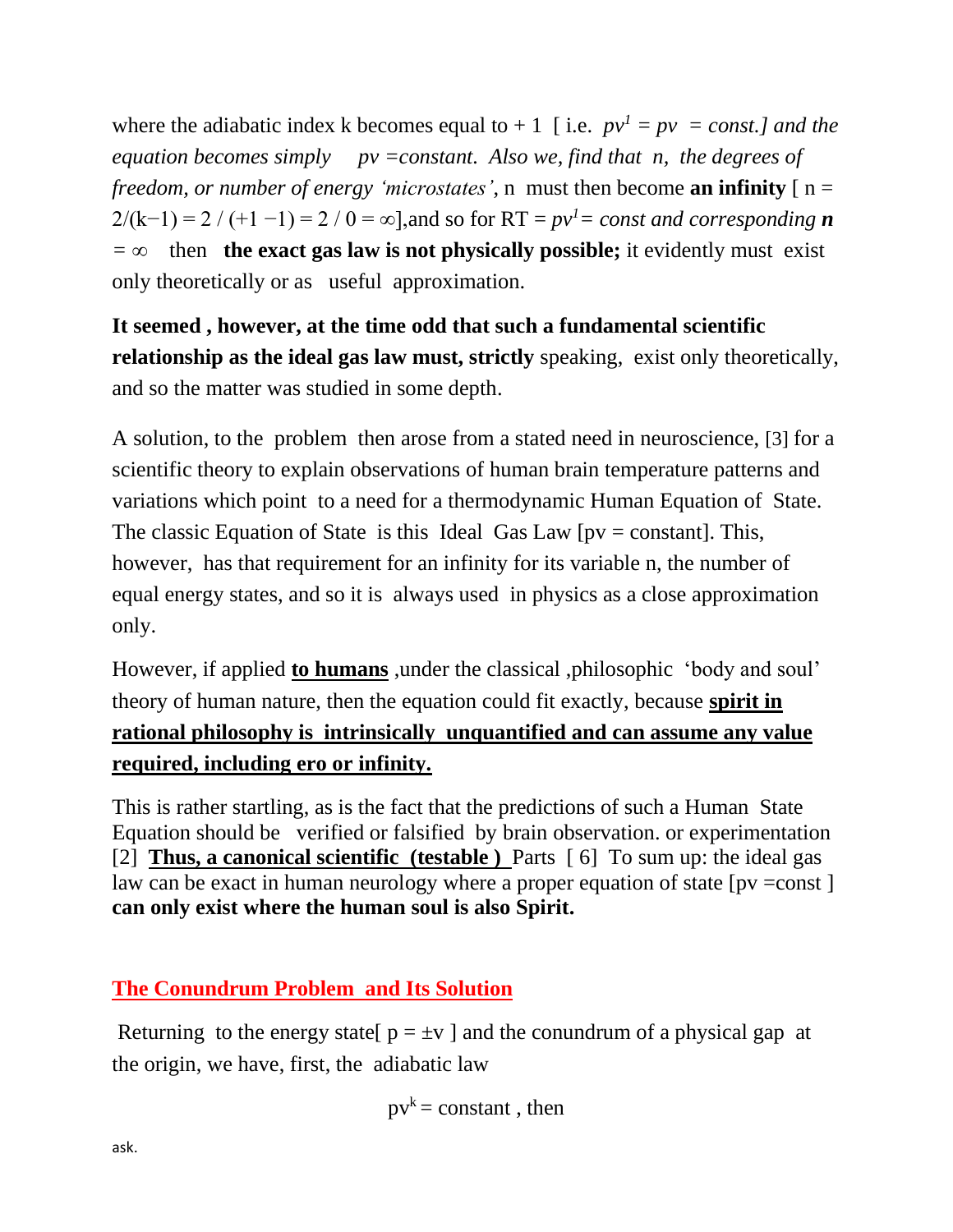$pv^{-1} = p/v = const.$  and

#### $p = \pm v$  which is the energy equation

and *so we have related the energy equation*  $p = \pm v$  *to the Ideal Gas Law*  $\int pv =$ *constant ] by their common derivation from the adiabatic series*  $pv^k = constant$ 

The demonstration [in Ref 6] was to the effect that human **Spirit** can convert the approximate Ideal gas law into an exact Human Equation of State.

It was a *scientific proof since it since it can be experimentally either validated or disprove. However, In the present case of the universal energy law wich needs a zero supported at its origin to be valid, it does not appear to be scientific.c Both* laws are related, since both derive from the **adiabatic series** as shown show above. The human state equation requires a capacity for a physical infinity , and there also is in this case an experimental verification possibility (Ref 6)The cosmological basic equation it seems can also only be universal as required **if a spiritual dynamism exists at the point of coordinate origin** . This can rationally be proposed as shown but it is not experimental and thus not scientific so far as can be discerned at present.

Speaking of reason and philosophy, the logic and rational evidence of the classical and pre-modern philosophical position on supporting the nature of man as a spiritual/rational animal has always been overwhelming. The rise of our scientific and technological way of life, however, has routinely excluded spirit from discussion because of its requirement for scientific proof, which requires experimental proof as well as logical, physical theory.

In this cosmological case, with its basic universal cosmological equation , it would seem appropriate that we might pose this necessary spiritual presence at the origin point to be a Creation Presence. We note however that this proposal. while reasonable, does not appear to offer an experimental or observational proof so that then it, unlike the Human Equation of State case, is philosophical / theological only and not scientific Now to meet this requirement for an infinity, so that the ideal equation of state can actually exist, we note that philosophically, a **spiritual dynamism** has the property of being i**ntrinsically unquantified.** That is, spirit can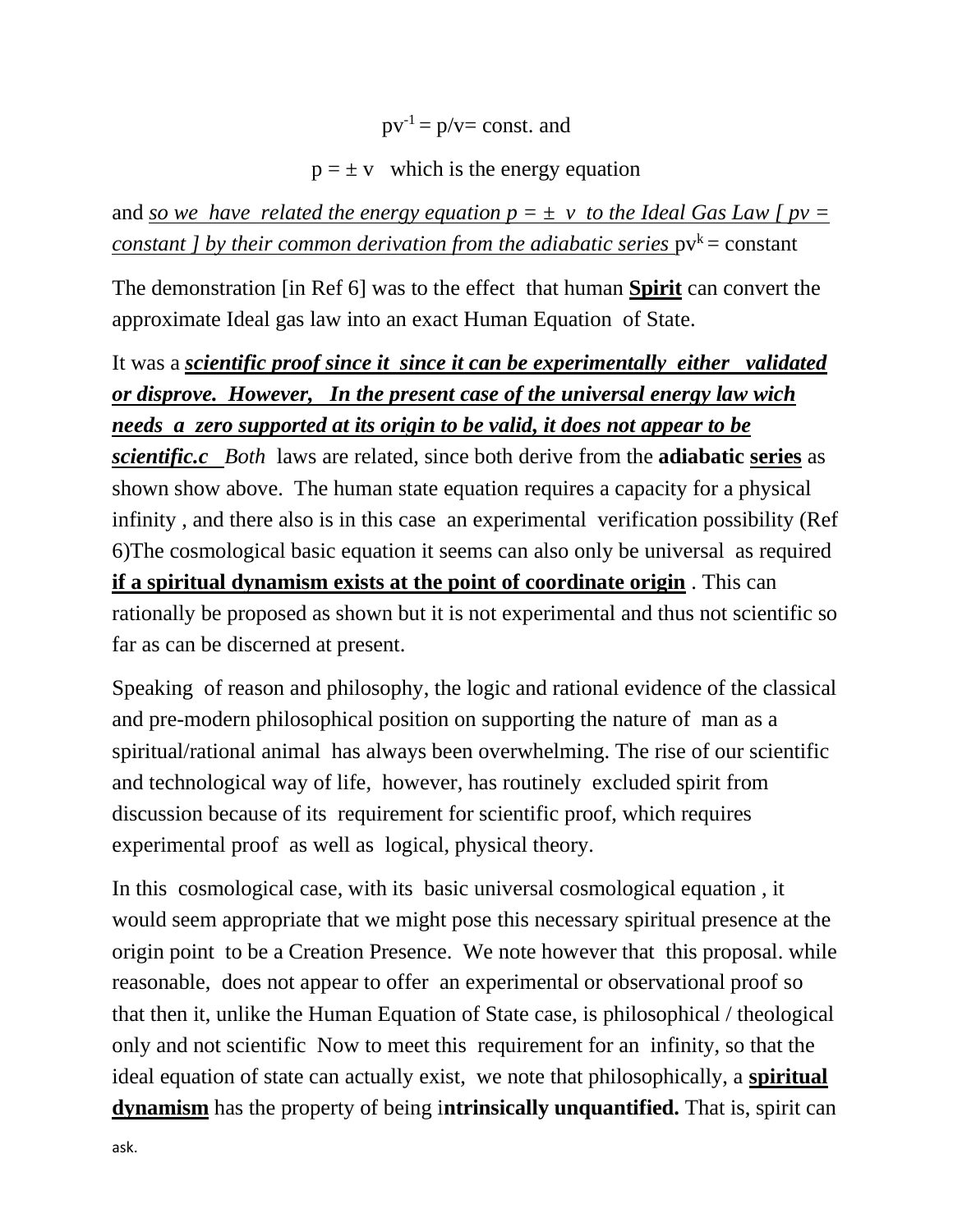accommodate any numerical value, including zero or infinity. Now, over millennia, in classical and pre-modern times, we humans have been, on the **rational** evidence, considered to be **' body and spirit'** animals. Today, that logical rationality and its conclusion are still valid. [5, 5a]. Science, however, in addition to its rational theory, requires experimental verification as a prerequisite to acceptance of its postulates and apparently this is not available. for cosmology

Now we can conclude that, once again, this time with cosmology that Spirit must exist if we wish to accept a certain fundamental basic cosmological equation of state. In fact if we want to use a certain basic equation we must position Primal Spirit at the centre of the whole Universe;

If we do so, calculations will now go well, but the extraordinary theory of a Spirit at the centre of the cosmos will be this time philosophically and not scientifically based. That is how things stand at the moment; the conundrum is solved philosophically but so far as we now know ,is not based scientifically. Time may change that, although any experiments must surely be indirect in this cosmic case.

---------------------------------



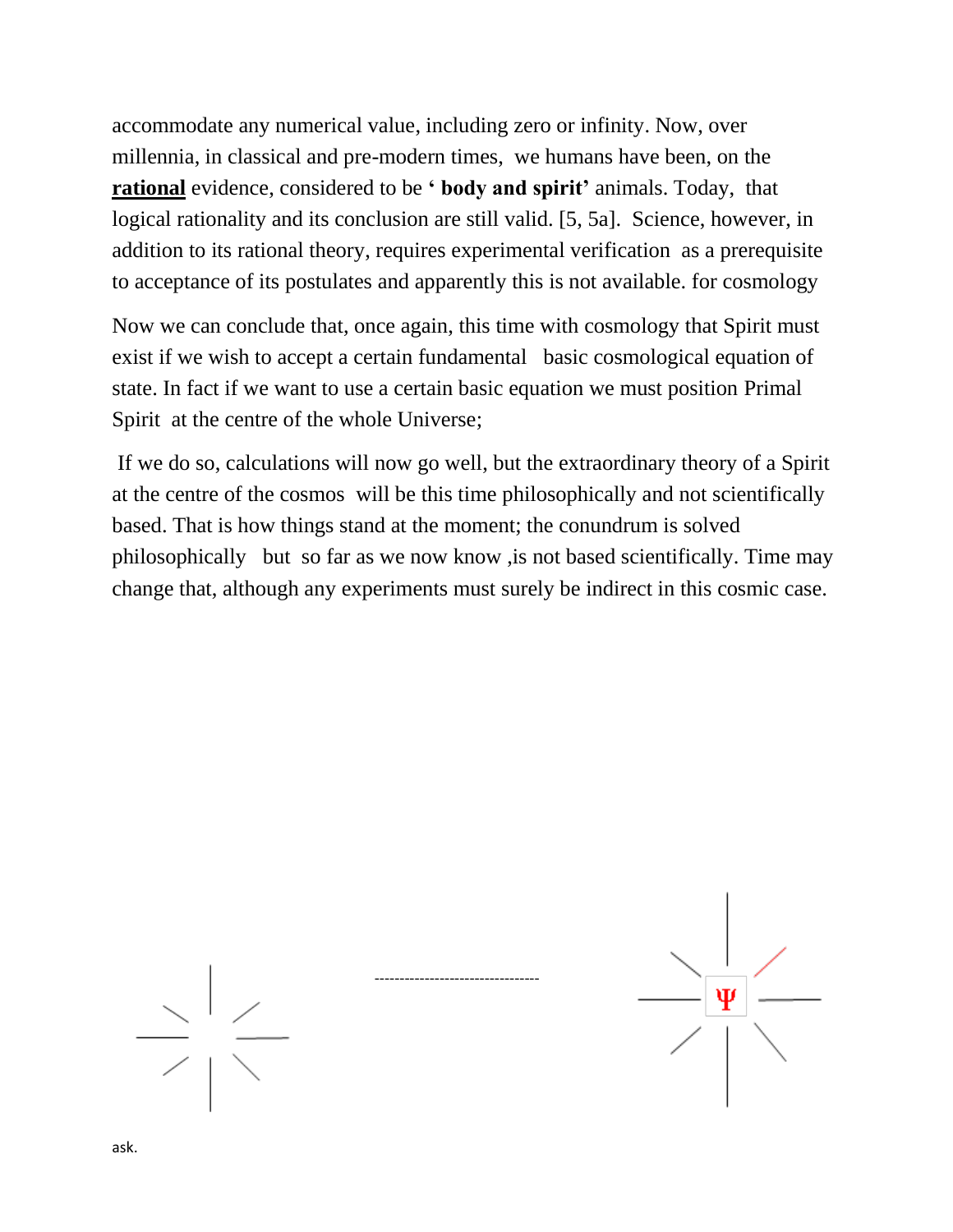

1. . Power, Bernard A,, [www.energycompressibility.info:](http://www.energycompressibikity.info/) Part VIII. *Equations of State for Cosmic Fields***. 2017.**

**2.** Power, Bernard A., [www.energycompressibility.info](http://www.energycompressibility.info/) Part *XV Equation of State for Dark Energy and Solutions to Two Major Problems.* **Posted 2021**

**3.** . Carhart-Harris, Robin L., R. Leech, P.J. Hellyer, M. Shanahan, A. Feilding, E. Tagliazucchi, D.R. Chivalo, D. Nutt " The entropic brain: A Theory of conscious states informed by neuroimaging research data with psychedelic drugs". Frontiers in Human Neuroscience. 03 Feb 2014.

4. -------------------------------------------*Part XIII: Gravitons and a Centered Linear Equation of State. Posted August 2021*

5 *--------------------------------------------Part XIV Dark Energy and a Centered Linear Equation of State. Page posted October 2021*

6----------------------------------------------Part IX: A Human Equation of State at A Thermodynamic Limit. Page Posted February 2019.

7. . Lonergan, S.J., Bernard. *Insight: A Study of Human Understanding.* Philosophical Library Inc., New York, 1957.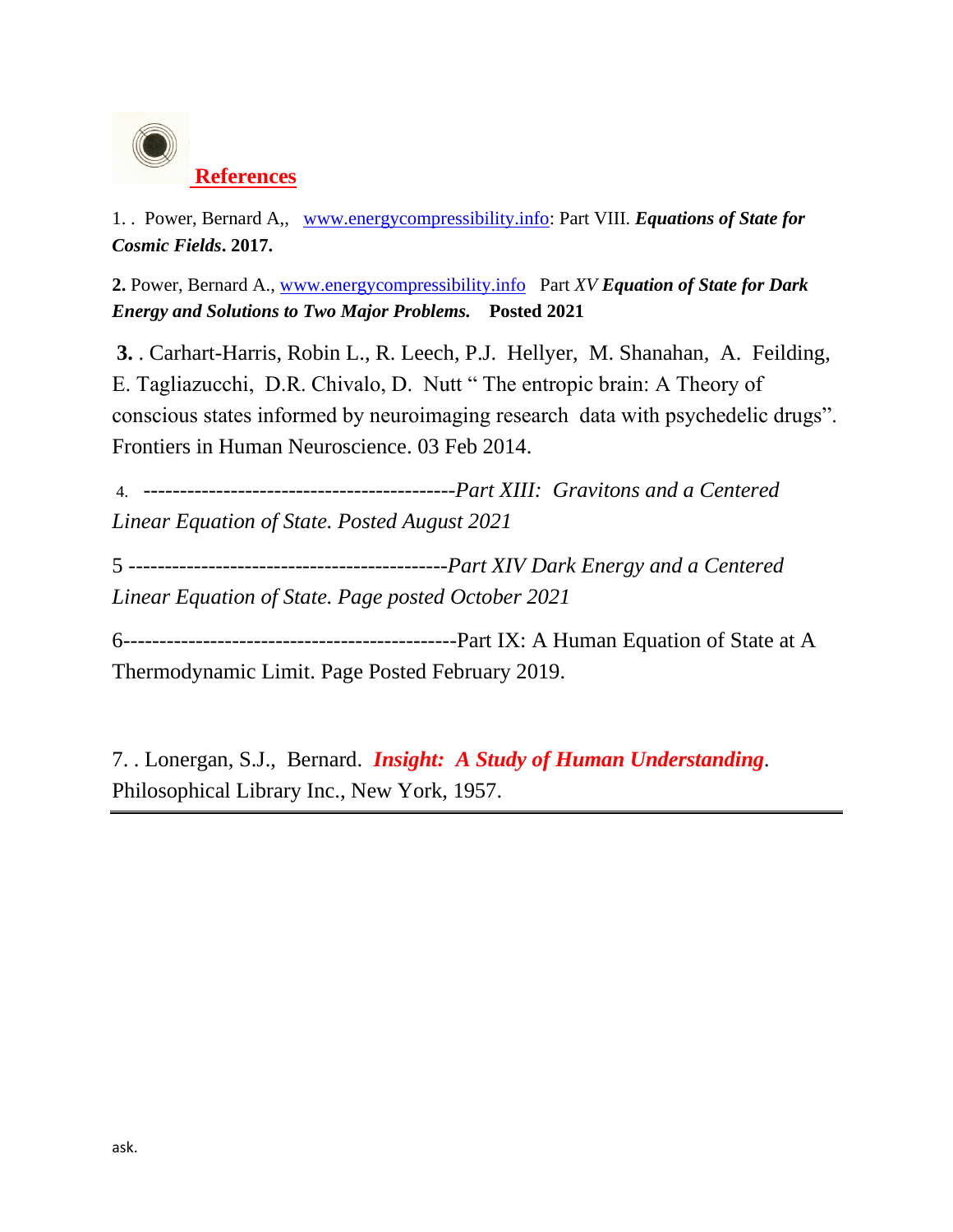

# **Part B" "The Abode of the Dead"**

#### **General**

For those who believe that the human soul is spiritual, the matter of the nature and meaning of death is important. One of the questions which arises naturally is Q, Where and what is the "Abode of the Dead" or, in other words, Q . Where does the Human soul go after human death?

Up until now, the answers to this matter have been the sole province of Theology and/or philosophy. Now however , with the puzzle or cosmological conundrum of the nature of the basic universal equation of state  $[p = \pm v]$  at its origin point answered as in Part A above; we have a basic *spiritual presence* introduced into cosmology and so the new question seems to now be more natural and valid.

Succinctly, we may also now logically reason as follows:

1. After death the human body separates from the spiritual soul and decays to dead matter. The soul remains **but now has zero pv energy**

#### $pv = 0$

2. But, the zero point pv energy on the basic equation of state lies uniquely at the p = v basic universal equation's origin point i.e. where material values are zero and which now on one theory is occupied by a Creator Spirit /Presence .(Part A)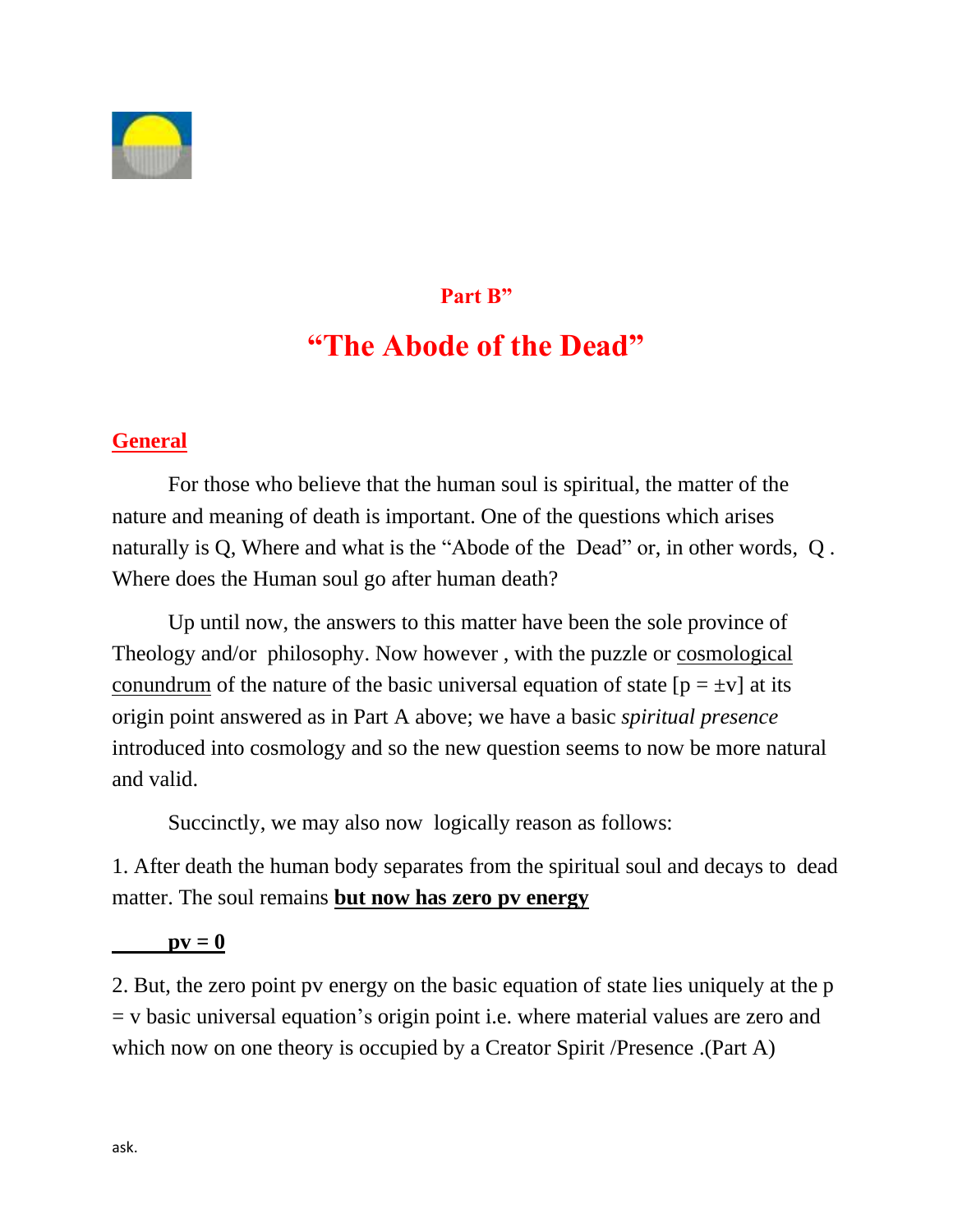3. Therefore, the "Abode of the Dead" lies at the cosmological Origin Point occupied by the Spirit/ Creator – in short the Human soul after death abides with or near the Spirit /Creator at the origin point of the universal equation of state (Fig 2.)

 This form of the reasoning is emotionally satisfying and seems reasonable, but introducing the pv= zero argument, while pleasingly concise, seems to possibly require further thought.

---------------------------------

---------------

*'To attain any assured knowledge about the soul is one of the most difficult things*

*in the world'……Aristotle*

*'Man, the Rational Animal'……. …………Aristotle*

*"What is real is that which can be intellectually grasped and reasonably affirmed."…Bernard Lonergan, S.J.*

*" Insight is Joyous" ….. Richard Feynman*